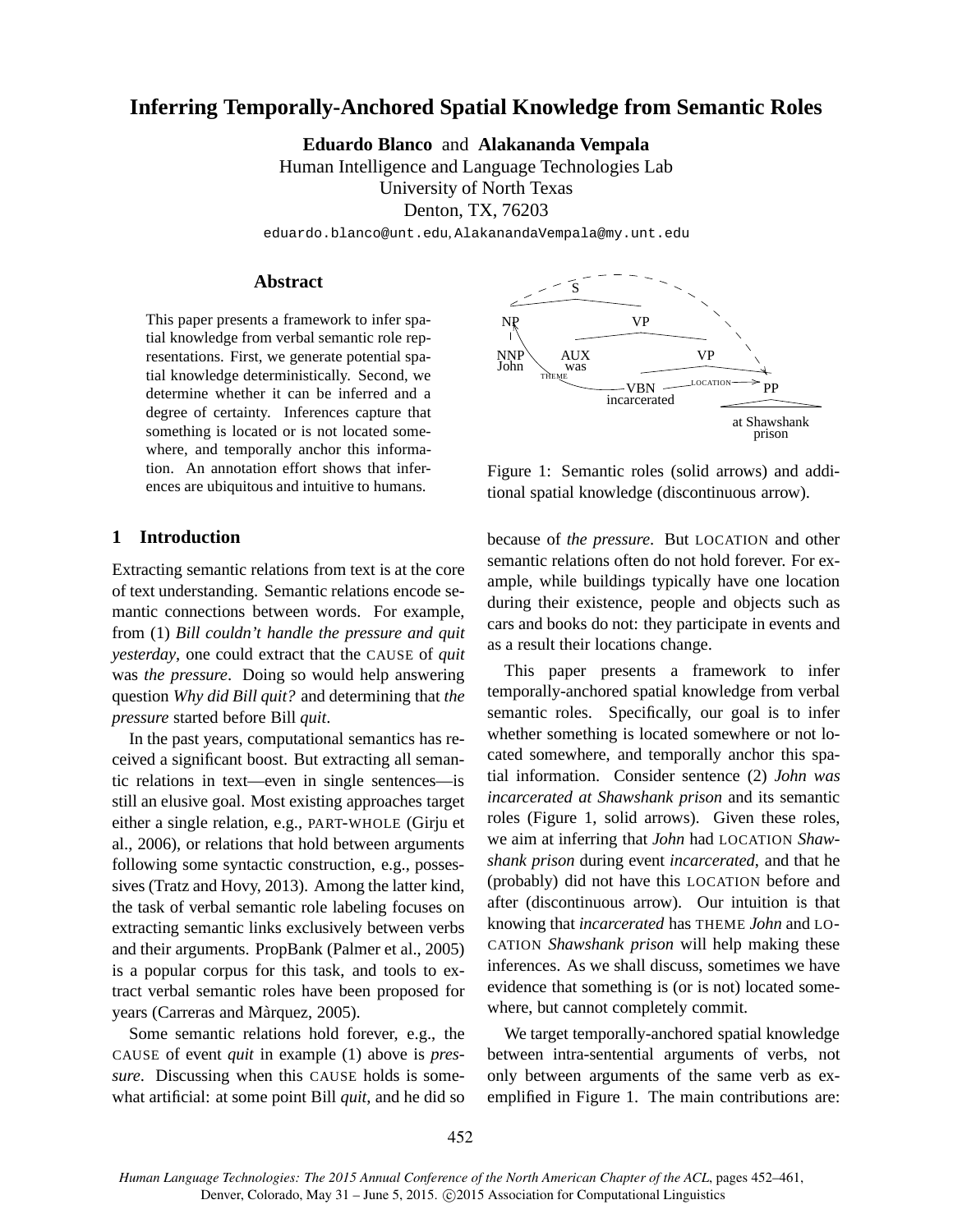(1) analysis of spatial knowledge inferable from PropBank-style semantic roles; (2) annotations of temporally-anchored LOCATION relations on top of OntoNotes; $\frac{1}{3}$  (3) supervised models to infer the additional spatial knowledge; and (4) experiments detailing results using lexical, syntactic and semantic features. The framework presented here infers over 44% spatial knowledge on top of the PropBank-style semantic roles annotated in OntoNotes (certYES and certNo labels, Section 3.3).

# **2 Semantic Roles and Additional Spatial Knowledge**

We denote a semantic relation R between x and y as  $R(x, y)$ .  $R(x, y)$  could be read "*x* has  $R(y)$ ", e.g., AGENT(moved, John) could be read "moved has AGENT John". Semantic roles<sup>2</sup> are semantic relations  $R(x, y)$  such that x is a verb and y is an argument of <sup>x</sup>. We refer to any spatial relation LO-CATION $(x, y)$  where  $(1)$  x is not a verb, or  $(2)$  x is a verb but <sup>y</sup> is not a argument of <sup>x</sup>, as additional spatial knowledge. As we shall see, we target additional spatial knowledge beyond plain  $LOGATION(X,$ <sup>y</sup>) relations, which only specify the location <sup>y</sup> of <sup>x</sup>. Namely, we consider polarity, i.e., whether something is or is not located somewhere, and temporally anchor this information.

This paper complements semantic role representations with additional spatial knowledge. We follow a practical approach by inferring spatial knowledge from PropBank-style semantic roles. We believe this is an advantage since PropBank is wellknown in the field and several tools to predict Prop-Bank roles are documented and publicly available.<sup>3</sup> The work presented here could be incorporated into any NLP pipeline after role labeling without modifications to other components.

#### **2.1 PropBank and OntoNotes**

PropBank (Palmer et al., 2005) adds semantic role annotations on top of the parse trees of the Penn

| [Mr. Cray] <sub>ARG0</sub> [will] <sub>ARGM-MOD</sub> [work] <sub>verb</sub> [for the ]           |
|---------------------------------------------------------------------------------------------------|
| Colorado Springs CO company $]_{\text{ARG}_2}$ [as an indepen-                                    |
| dent contractor $\vert_{ABC_1}$ .                                                                 |
| $\left[\text{II}_{\text{ARG}_0}\right]$ d [slept] <sub>verb</sub> [through my only previous brush |
| with natural disaster] $_{\text{ARG}_2}$ , []                                                     |

Table 1: Examples of PropBank annotations.

| ARGM-LOC: location             | ARGM-CAU: cause     |
|--------------------------------|---------------------|
| ARGM-EXT: extent               | ARGM-TMP: time      |
| ARGM-DIS: discourse connective | ARGM-PNC: purpose   |
| ARGM-ADV: general-purpose      | ARGM-MNR: manner    |
| ARGM-NEG: negation marker      | ARGM-DIR: direction |
| ARGM-MOD: modal verb           |                     |

Table 2: Argument modifiers in PropBank.

Treebank. It uses a set of numbered arguments<sup>4</sup>  $(ARG<sub>0</sub>, ARG<sub>1</sub>, etc.)$  and modifiers  $(ARGM-TMP,$ ARGM-MNR, etc.). Numbered arguments do not share a common meaning across verbs, they are defined on verb-specific framesets. For example,  $ARG<sub>2</sub>$ is used to indicate "*employer*" with verb *work.01* and "*expected terminus of sleep*" with verb *sleep.01* (Table 1). Unlike numbered arguments, modifiers have the same meaning across verbs (Table 2).

The original PropBank corpus consists of (1) 3,327 framesets, each frameset defines the numbered roles for a verb, and (2) actual semantic role annotations (numbered arguments and modifiers) for 112,917 verbs. On average, each verb has 1.93 numbered arguments and 0.66 modifiers annotated. Only 7,198 verbs have an ARGM-LOC annotated, i.e., location information is present in 6.37% of verbs. For more information about PropBank and examples, refer to the annotation guidelines.<sup>5</sup>

OntoNotes (Hovy et al., 2006) is a more recent corpus that includes POS tags, word senses, parse trees, speaker information, named entities, PropBank-style semantic roles and coreference. While the original PropBank annotations were done exclusively in the news domain, OntoNotes includes other genres as well: broadcast and telephone conversations, weblogs, etc. Because of the additional annotation layers and genres, we work with OntoNotes instead of PropBank.

 $^{\rm 1}$ Available at <code>http://hilt.cse.unt.edu/</code>

<sup>&</sup>lt;sup>2</sup>We use *semantic role* to refer to PropBank-style (verbal) semantic roles. NomBank (Meyers et al., 2004) and FrameNet (Baker et al., 1998) also annotate semantic roles.

 ${}^{3}E.g.,$  http://cogcomp.cs.illinois.edu/page/ software, http://ml.nec-labs.com/senna/;

<sup>4</sup>Numbered arguments are also referred to as *core*.

<sup>5</sup> http://verbs.colorado.edu/˜mpalmer/projects/ ace/PBguidelines.pdf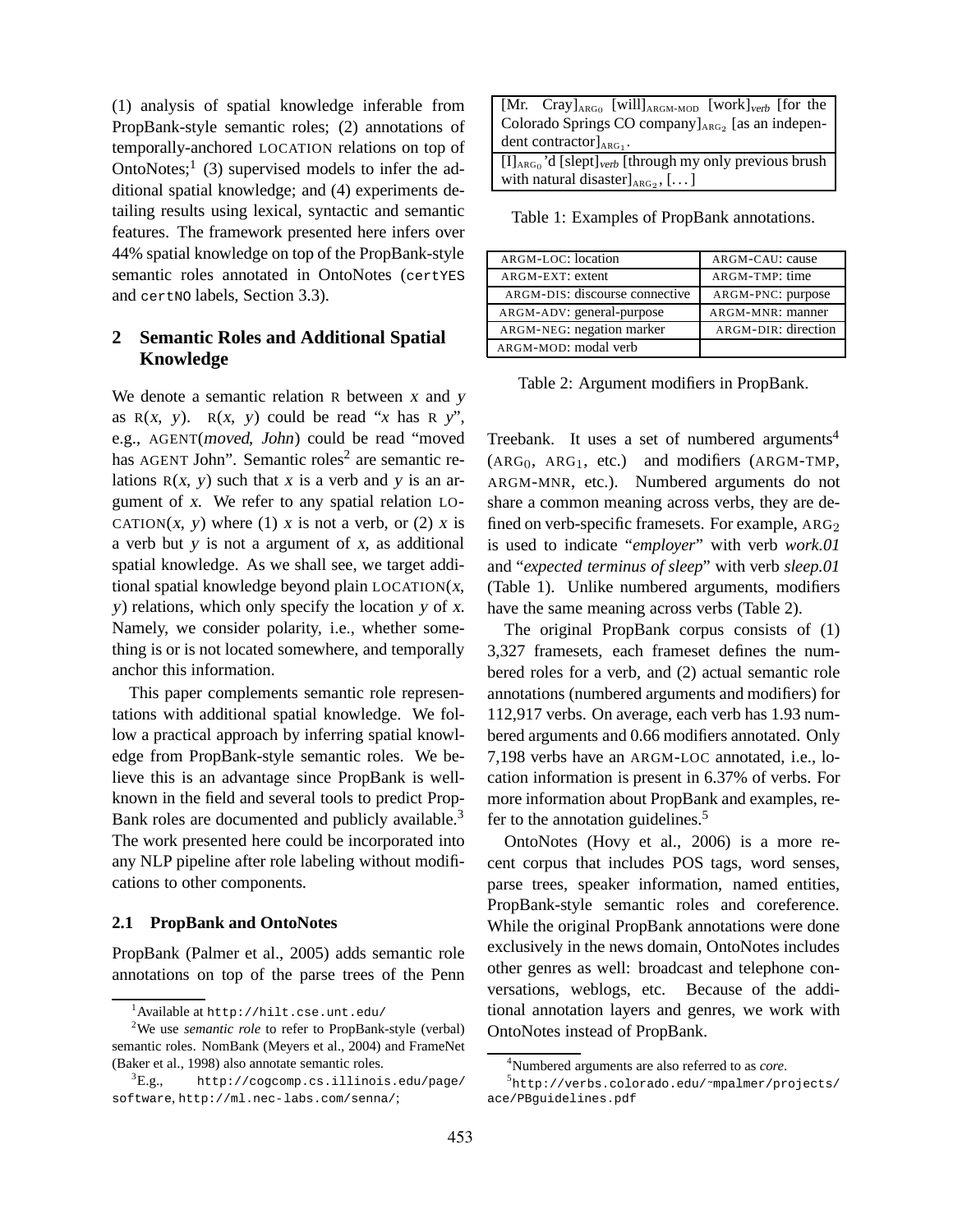

Figure 2: Semantic roles (solid arrows) and additional spatial knowledge (discontinuous arrow) of type (1b). The additional LOCATION(<sup>a</sup> Royal Caribbean ship, in the Mediterranean) of type (1a) is not shown.

#### **2.2 Additional Spatial Knowledge**

Sentences contain spatial information beyond ARGM-LOC semantic role, i.e., beyond links between verbs and their arguments. There are two main types of additional LOCATION $(x, y)$  relations:<sup>6</sup> (1) those whose arguments <sup>x</sup> and <sup>y</sup> are semantic roles of a verb, and (2) those whose arguments <sup>x</sup> and <sup>y</sup> are not semantic roles of a verb.

The first kind can be further divided into (1a) those whose arguments are semantic roles of the same verb (Figure 1), and (1b) those whose arguments are semantic roles of different verbs. Figure 2 illustrates type (1b). Semantic roles indicate  $ARG<sub>1</sub>$  and ARGM-DIR of *vanished*, and ARG<sub>0</sub> and ARGM-LOC of *cruising*. In this example, one can infer that *twenty-six year old George Smith* (ARG<sup>1</sup> of vanished) has LOCATION *in the Mediterranean* (ARGM-LOC of *cruising*) during the *cruising* event.

The second kind of additional LOCATION $(x, y)$  is exemplified in the following sentence: *[Residents of Biddeford apartments]*ARG<sup>0</sup> *can [enjoy]*verb *[the*  $recreational$  center]<sub>ARG1</sub> [free of charge]<sub>MANNER</sub>. LOCATION(recreational center, Biddeford apartments) could be inferred yet *Biddeford apartments* is not a semantic role of a verb.<sup>7</sup> Inferring this kind of relations would require splitting semantic roles; one could also extract that the *residents* have LOCA-TION *Biddeford apartments*.

In this paper, we focus on extracting additional spatial knowledge of type (1), and reserve type (2) for future work. More specifically, we infer spatial knowledge between <sup>x</sup> and <sup>y</sup>, where the following semantic roles exist:  $ARG<sub>i</sub>(x<sub>pred</sub>, x)$  and ARGM- $LOC(y_{pred}, y)$ . ARG<sub>i</sub> indicates any numbered argument (ARG<sub>0</sub>, ARG<sub>1</sub>, ARG<sub>2</sub>, etc.) and  $x_{pred}$  ( $y_{pred}$ ) indicates the verbal predicate to which  $x(y)$  attaches. Targeting additional spatial knowledge exclusively for numbered arguments is not a significant limitation: most semantic roles annotated in OntoNotes (75%) are numbered arguments, and it is pointless to infer spatial knowledge for most modifiers, e.g., ARGM-EXT, ARGM-DIS, ARGM-ADV, ARGM-MOD, ARGM-NEG, ARGM-DIR.

## **3 Annotating Spatial Knowledge**

Annotating all additional spatial knowledge in OntoNotes inferable from semantic roles is a daunting task. OntoNotes is a large corpus with 63,918 sentences and 9,924 ARGM-LOC semantic roles annotated. Our goal is not to present an extensive annotation effort, but rather show that additional temporally-anchored spatial knowledge can be (1) annotated reliably by non-experts following simple guidelines, and (2) inferred automatically using supervised machine learning. Thus, we focus on 200 sentences from OntoNotes that have at least one ARGM-LOC role annotated.

 ${}^{6}$ Both ARGM-LOC(x, y) and LOCATION(x, y) encode the same meaning, but we use ARGM-LOC for the PropBank semantic role and LOCATION for additional spatial knowledge.

<sup>&</sup>lt;sup>7</sup>Note that the head of  $ARG<sub>0</sub>$  is *residents*, not the apartments.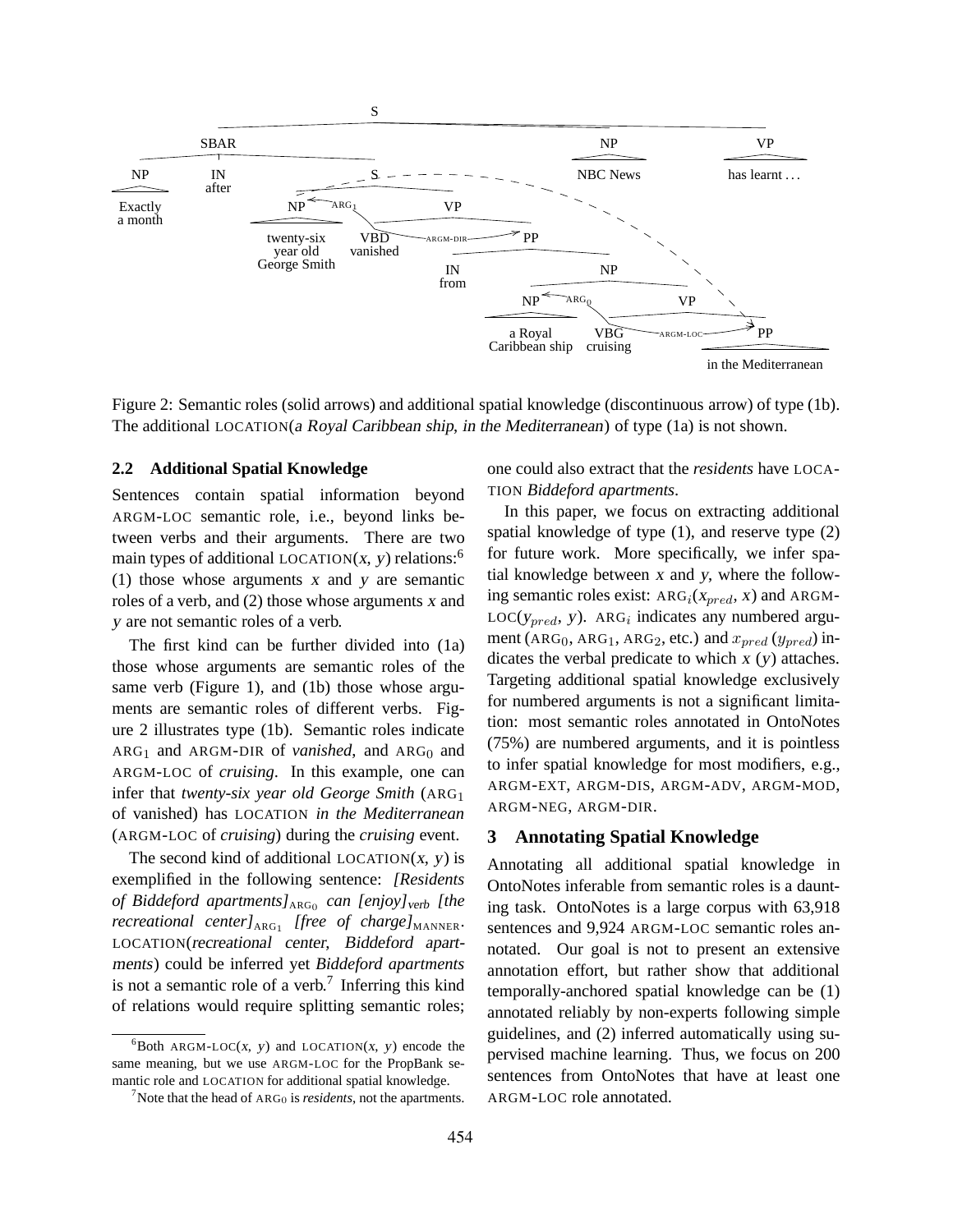

Algorithm 1: Procedure to generate potential additional spatial knowledge of type (1) (Section 2.2).

| Obviously, [the pilot] $_{\text{ARG}_0, v_1}$ did[n't] $_{\text{ARGM-NEG}, v_1}$ [think] $_{v_1}$                                     |  |  |     |  |  |  |  |  |
|---------------------------------------------------------------------------------------------------------------------------------------|--|--|-----|--|--|--|--|--|
| [too much] <sub>ARGM-EXT, <math>v_1</math> [about [what]<math>_{\text{ARG}_1, V_2}</math></sub>                                       |  |  | was |  |  |  |  |  |
| [happening] <sub><math>v_2</math></sub> [on the ground] <sub>ARGM-LOC, <math>v_2</math>, or  ]<sub>ARG1</sub>, <math>v_1</math></sub> |  |  |     |  |  |  |  |  |

Figure 3: Sample sentence and semantic roles. Pair (x: *about what was happening on the ground*, y: *on the ground*) is invalid because <sup>x</sup> contains <sup>y</sup>.

All potential additional spatial knowledge is generated with Algorithm 1, and a manual annotation effort determines whether spatial knowledge should be inferred. Algorithm 1 loops over all ARGM-LOC roles, and generates questions regarding whether spatial knowledge can be inferred for any numbered argument within the same sentence. is valid $(x, y)$ returns True if  $(1)$  *x* is not contained in *y* and  $(2)$  *y* is not contained in *x*. Considering invalid pairs would be trivial or nonsensical, e.g., pair (x: *about what was happening on the ground*, y: *on the ground*) is invalid in the sentence depicted in Figure 3.

### **3.1 Annotation Process and Guidelines**

In a first batch of annotations, two annotators were asked questions generated by Algorithm 1 and required to answer YES or NO. The only information they had available was the source sentence without semantic role information. Feedback from this first attempt revealed that  $(1)$  because of the nature of x or <sup>y</sup>, sometimes questions are pointless, and (2) because of uncertainty, sometimes it is not correct to answer YES or NO, even tough there is some evidence that makes either answer likely.

Based on this feedback, and inspired by previous annotation guidelines (Saurí and Pustejovsky, 2012), in a second batch we allowed five answers:

- certYES: I am certain that the answer is yes.
- probyes: It is probable that the answer is yes, but it is not guaranteed.
- certNO: I am certain that the answer is no.
- probno: It is probable that the answer is no, but it is not guaranteed.
- UNK: There is not enough information to answer, I can't tell the location of *x*.

The goal is to infer spatial knowledge as gathered by humans when reading text. Thus, annotators were encouraged to use commonsense and world knowledge. While simple and somewhat open to interpretation, these guidelines allowed as to gather annotations with "good reliability" (Section 3.3.1).

#### **3.2 Annotation Examples**

In this section, we present annotation examples after resolving conflicts (Figure 4). These examples show that ambiguity is common and sentences must be fully interpreted before annotating.

Sentence 4(a) has four semantic roles for verb *collecting* (solid arrows), and annotators are asked to decide whether  $ARG<sub>0</sub>$  and  $ARG<sub>1</sub>$  of *collecting* are located at the ARGM-LOC before, during or after *collecting* (discontinuous arrows). Annotators interpreted that the *FBI agents and divers* (ARG<sub>0</sub>) and *evidence* (ARG<sub>1</sub>) were located *at Lake Logan* (ARGM-LOC) during *collecting* (certYES). They also annotated that the *FBI agents and divers* were likely to be located at *Lake Logan* before and after (probYES). Finally, they determined that the *evidence* was located *at Lake Logan* before the *collecting* (certYES), but probably not after (probNO). These annotations reflect the natural reading of sentence  $4(a)$ : (1) people and whatever they collect are located where the collecting takes place during the event, (2) people collecting are likely to be at that location before and after (i.e., presumably they do not arrive immediately before and leave immediately after), and (3) the objects being collected are located at that location before collecting, but probably not after.

Sentence 4(b) is more complex. First, potential relation LOCATION(in sight, at the intersection) is annotated UNK: it is nonsensical to ask for the location of *sight*. Second, the *Disney symbols* are never located *at the intersection* (certNO). Third, both *the car* and *security guard* were located *at the intersection* during the stop for sure (certYES). Fourth, annotators interpreted that *the car* was not *at the intersection* before (certNO), but they were not sure about after (probNO). Fifth, they considered that the *security guard* was probably located *at the intersec-*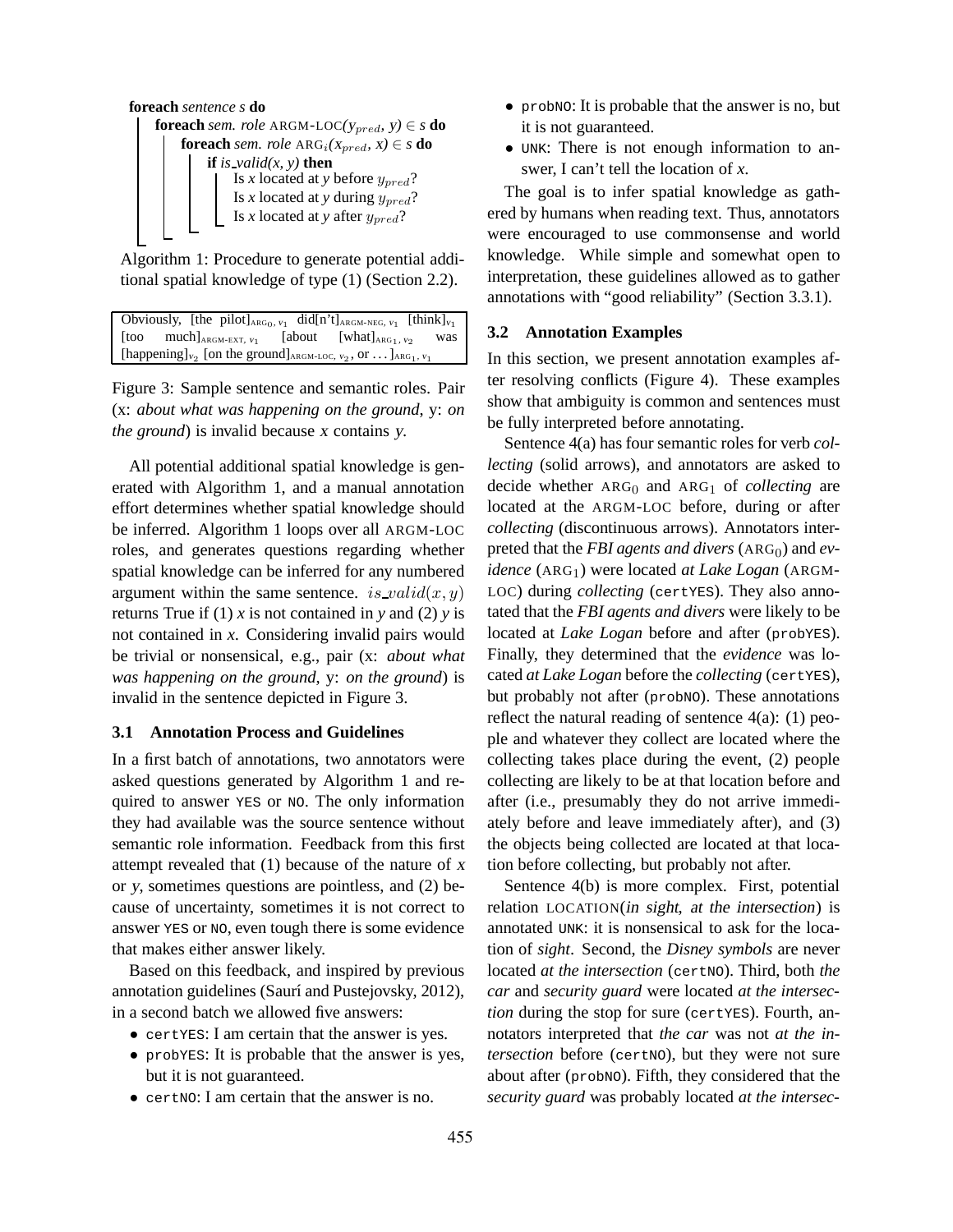

|                           |                                  | <i><b>Ypred</b></i> | Delue      | During     | ARCI       |
|---------------------------|----------------------------------|---------------------|------------|------------|------------|
| FBI agents and divers     | at Lake Logan                    | collecting          | probYES    | certYES    | probYES    |
| evidence                  | at Lake Logan                    | collecting          | certYES    | certYES    | probNO     |
| any of the Disney symbols | at the intersection of the roads | stopped             | certNO     | certNO     | certNO     |
| in sight                  | at the intersection of the roads | stopped             | <b>UNK</b> | <b>UNK</b> | <b>UNK</b> |
| the car                   | at the intersection of the roads | stopped             | certNO     | certYES    | probNO     |
| by a security guard       | at the intersection of the roads | stopped             | probYES    | certYES    | probYES    |

Figure 4: Examples of semantic role representations (solid arrows), potential additional spatial knowledge (discontinuous arrows) and annotations with respect to the verb to which <sup>y</sup> attaches (*collecting* or *stopped*).

|               |         | Label |         |       |        |      |     |        |            |      |  |  |  |
|---------------|---------|-------|---------|-------|--------|------|-----|--------|------------|------|--|--|--|
|               | certYES |       | probYES |       | certNO |      |     | probNO | <b>UNK</b> |      |  |  |  |
|               | #       | %     | #       | %     | #      | $\%$ | #   | $\%$   | #          | %    |  |  |  |
| <b>Before</b> | 100     | 15.04 | 225     | 33.83 | 57     | 8.57 | 248 | 37.29  | 35         | 5.26 |  |  |  |
| During        | 477     | 71.51 | 36      | 5.40  | 60     | 9.00 | 59  | 8.85   | 35         | 5.25 |  |  |  |
| After         | 140     | 21.12 | 344     | 51.89 | 57     | 8.60 | 87  | 3.12   | 35         | 5.28 |  |  |  |
| All           |         | 35.94 | 605     | 30.33 | 74     | 8.72 | 394 | 19.75  | 105        | 5.26 |  |  |  |

Table 3: Annotation counts. Over 44% of potential spatial knowledge can be inferred (certYES and certNO).

*tion* before and after. In other words, annotators understood that (1) the car was moving down a road and arrived at the intersection; (2) then, it was pulled over by a security guard who is probably stationed at the intersection; and (3) after the stop, the car probably continued with its route but the guard probably stayed at the intersection.

### **3.3 Annotation Analysis**

Each annotator answered 1,995 questions generated with Algorithm 1. Basic label counts after resolving conflicts are shown in Table 3. First, it is worth noting that annotators used UNK to answer only 5.26% of questions. Thus, over 94% of times ARGM-LOC semantic role is found, additional spatial knowledge can be inferred with some degree of certainty. Second, annotators were certain about the additional spatial knowledge, i.e., labels certYES and certNO, 35.94% and 8.72% of times respectively. Thus, 44% of times one encounters ARGM-LOC seman-

|               | Observed | Cohen Kappa |
|---------------|----------|-------------|
| <b>Before</b> | 89.0%    | 0.845       |
| During        | 91.2%    | 0.848       |
| After         | 87.8%    | 0.814       |
| $\Delta$ 11   | 89.8%    | 0.862       |

Table 4: Inter-annotation agreements. Kappa scores indicate "good reliability".

tic role, additional spatial knowledge can be inferred with certainty. Finally, annotators answered around 50% of questions with probYES or probNO. In other words, they found it likely that spatial information can be inferred, but were not completely certain.

#### **3.3.1 Inter-Annotator Agreements**

Table 4 presents observed agreements, i.e., raw percentage of equal annotations, and Cohen Kappa scores (Cohen, 1960) per temporal anchor and for all questions. Kappa scores are above 0.80, indicating "good reliability" (Artstein and Poesio, 2008).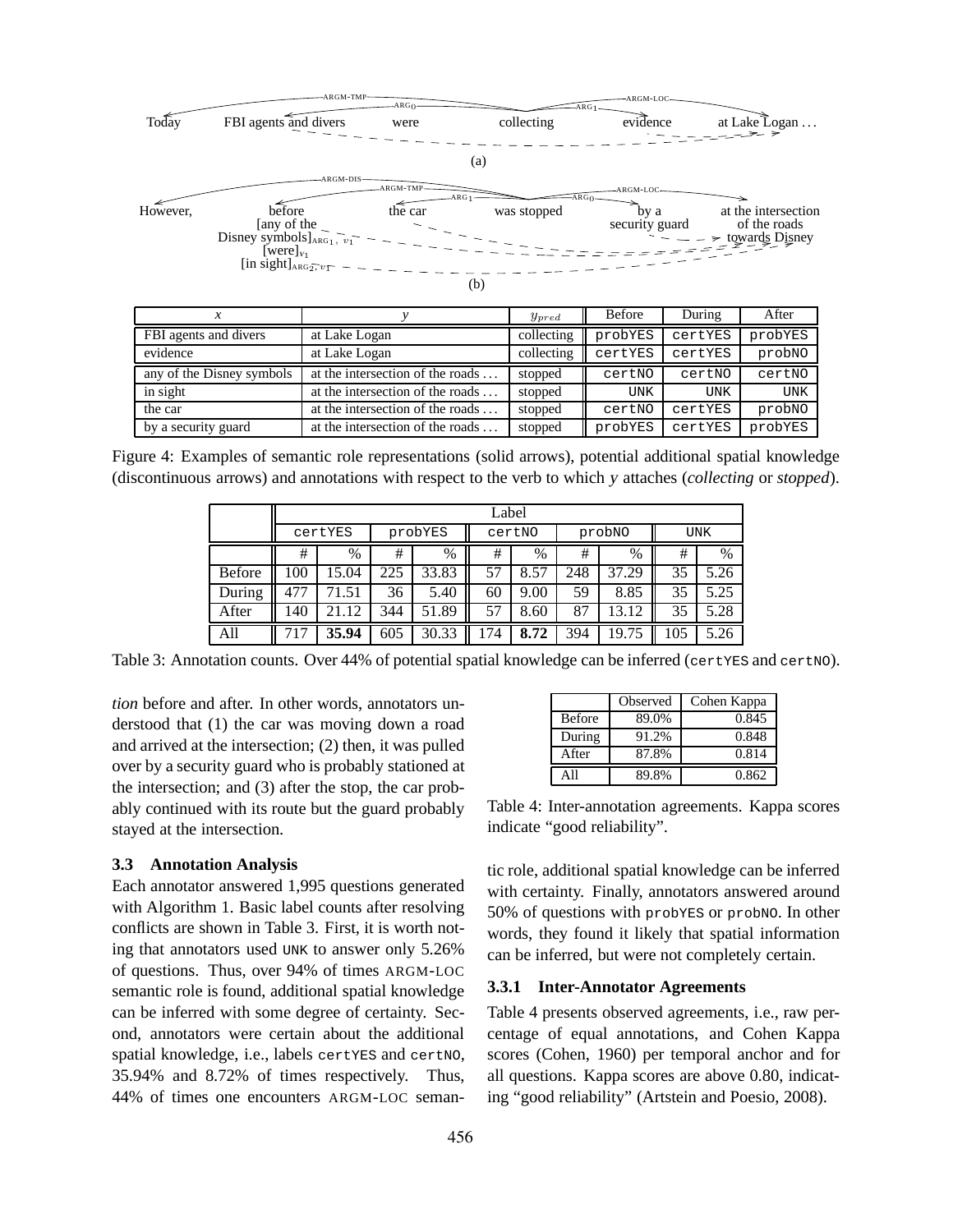|           | No.          | Name                   | Description                                                                |  |  |  |  |  |  |
|-----------|--------------|------------------------|----------------------------------------------------------------------------|--|--|--|--|--|--|
|           | $\mathbf{0}$ | temporal anchor        | are we predicting LOCATION(x, y) before, during or after $y_{pred}$ ?      |  |  |  |  |  |  |
|           | $1 - 4$      | first word, POS tag    | first word and POS tag in x and y                                          |  |  |  |  |  |  |
|           | $5 - 8$      | last word, POS tag     | last word and POS tag in $x$ and $y$                                       |  |  |  |  |  |  |
| lexical   | 9,10         | num tokens             | number of tokens in $x$ and $y$                                            |  |  |  |  |  |  |
|           | 11,12        | subcategory            | concatenation of (1) x's children and (2) y's children                     |  |  |  |  |  |  |
|           | 13           | direction              | whether $x$ occurs before or after $y$                                     |  |  |  |  |  |  |
|           | 14,15        | syntactic node         | syntactic node of $x$ and $y$                                              |  |  |  |  |  |  |
|           | $16 - 19$    | head word, POS tag     | head word and POS tag of $x$ and $y$                                       |  |  |  |  |  |  |
|           | $20 - 23$    | left and right sibling | syntactic nodes of the left and right siblings of x and y                  |  |  |  |  |  |  |
| syntactic | $24 - 27$    | parent node and index  | syntactic nodes and child indices of parents of $x$ and $y$                |  |  |  |  |  |  |
|           | 28           | common subsumer        | syntactic node subsuming $x$ and $y$                                       |  |  |  |  |  |  |
|           | 29           | syntactic path         | syntactic path between $x$ and $y$                                         |  |  |  |  |  |  |
|           | $30 - 33$    | word, POS tag          | predicate and POS tag of $x_{pred}$ and $y_{pred}$                         |  |  |  |  |  |  |
|           | 34           | isRole                 | semantic role label between $x_{pred}$ and x                               |  |  |  |  |  |  |
|           | 35           | same predicate         | whether $x_{pred}$ and $y_{pred}$ are the same token                       |  |  |  |  |  |  |
|           | $36 - 39$    | firstRole, lastRole    | the first and last semantic roles of $x_{pred}$ and $y_{pred}$             |  |  |  |  |  |  |
| semantic  | $40 - 59$    | hasRole                | flags indicating whether $x_{pred}$ and $y_{pred}$ have each semantic role |  |  |  |  |  |  |
|           | $60 - 99$    | role index and node    | for each semantic role, the order of appearance and syntactic node         |  |  |  |  |  |  |
|           | 100          | x_containedIn_y_role   | semantic role of $y_{pred}$ that fully contains x                          |  |  |  |  |  |  |
|           | 101          | y_containedIn_x_role   | semantic role of $x_{pred}$ that fully contains y                          |  |  |  |  |  |  |

Table 5: Feature set to infer temporally-anchored spatial knowledge from semantic role representations.

We believe the high Kappa scores are due to the fact that we start from PropBank-style roles instead of plain text, and questions asked are intuitive. Note that not all disagreements are equal, e.g., the difference between certYES and certNO is much larger than the difference between certYES and probYES.

## **4 Inferring Spatial Knowledge**

We follow a standard supervised machine learning approach. The 200 sentences were divided into train (80%) and test (20%), and the corresponding instances assigned to the train and test sets. $8$  We trained an SVM with RBF kernel using scikit-learn (Pedregosa et al., 2011). Parameters C and  $\gamma$  were tuned using 10-fold cross-validation with the training set, and results are calculated with test instances.

### **4.1 Feature selection**

Selected features (Table 5) are a mix of lexical, syntactic and semantic features, and are extracted from tokens (words and POS tags), full parse trees and semantic roles. Lexical and syntactic features are standard in semantic role labeling (Gildea and Jurafsky, 2002) and we do not elaborate on them. Hereafter

| Sentence: [In this laboratory] <sub>ARGM-LOC, <math>v_1</math> [I]<sub>ARG<sub>0</sub>, <math>v_1</math><sup>'</sup>m</sub></sub> |
|-----------------------------------------------------------------------------------------------------------------------------------|
| [surrounded] $v_1$ [by the remains of [20 service members]                                                                        |
| who $]$ <sub>ARG1</sub> , $v_2$ are in the process of being [identified] <sub><math>v_2</math></sub> ] <sub>ARG1</sub> , $v_1$    |
| Potential additional spatial knowledge: x: 20 service mem-                                                                        |
| <i>bers who, y: In this laboratory; x_containedIn_y_role = ARG<sub>1</sub></i>                                                    |
| Sentence: [Children] <sub>ARG0</sub> , $v_1$ can get to [know] <sub><math>v_1</math></sub> [dif-                                  |
| ferent animals and plants, and [even some crops                                                                                   |
| that $]$ <sub>ARG1</sub> , $v_2$ are [rarely] <sub>ARGM-ADV</sub> , $v_2$ [seen] $v_2$ [in our daily                              |
| life] $_{ARGM\text{-}LOC, v_2}$ ] $_{ARG_1, v_1}$ .                                                                               |
| Potential additional spatial knowledge: x: Children, y: in                                                                        |
| <i>our daily life</i> ; y_containedIn_x_role = $ARG_1$                                                                            |

Figure 5: Pairs (x, y) for which *x containedIn y role* and *y containedIn x role* features have a value.

we describe semantic features, which include any feature derived from semantic role representations.

Features 30–33 correspond to the surface form and POS tag of the verbs to which *x* and *y* attach to. Feature 34 indicates the semantic role between  $x_{pred}$ and  $x$ ; note that the semantic role between  $y_{pred}$  and *y* is always ARGM-LOC (Algorithm 1). Feature 35 distinguishes inferences of type (1a) from (1b) (Section 2.2): it indicates whether both *x* and *y* attach to the same verb, as in Figure 1, or not, as in Figure 2. Features 36–39 encode the first and last semantic role of  $x_{pred}$  and  $y_{pred}$  by order of appearance. Features 40–59 are binary flags signalling which se-

<sup>8</sup>Splitting instances randomly would be unfair, as instances from the same sentence would be assigned to the train and test sets. Thank you to an anonymous reviewer for pointing this out.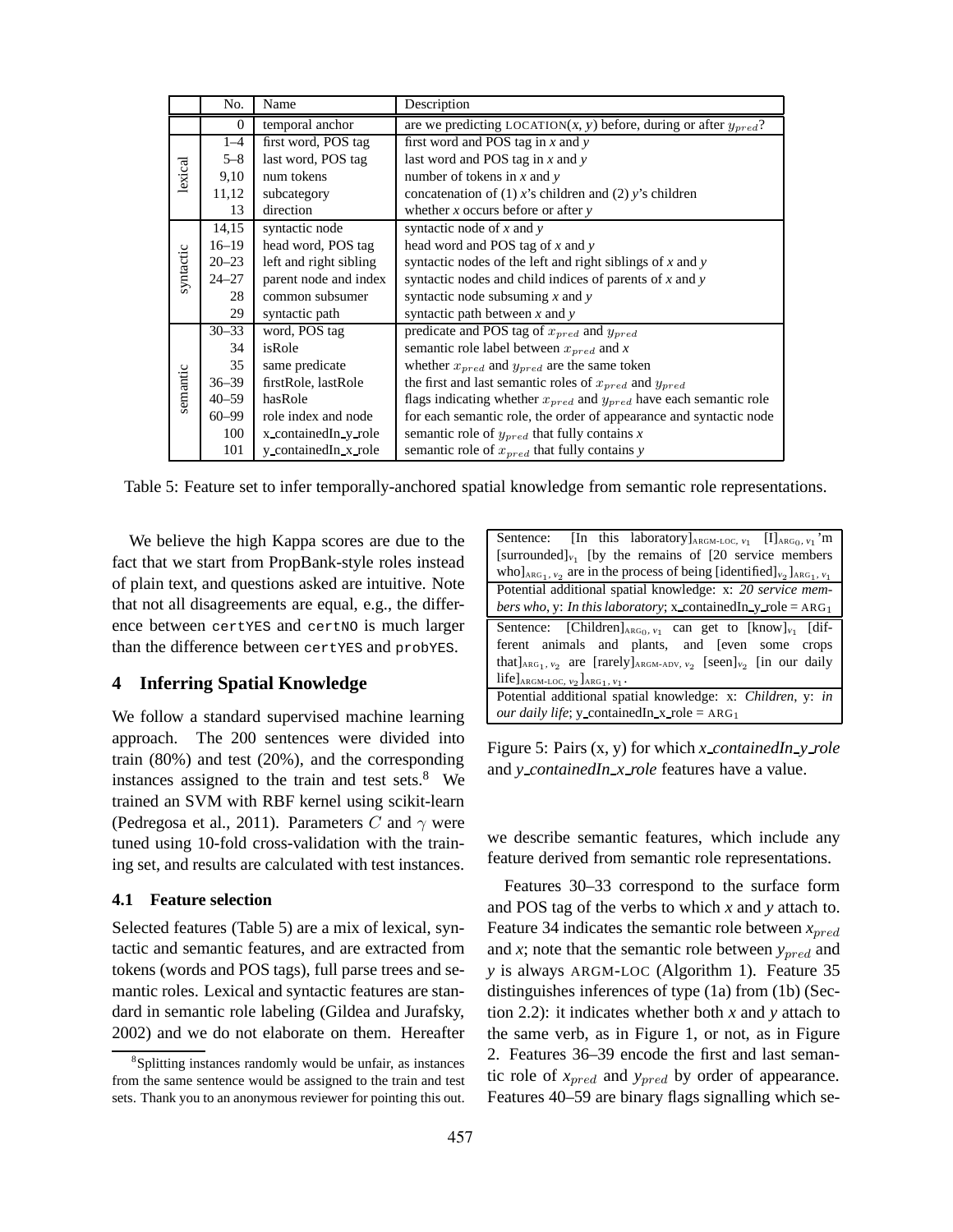|               |               | <b>Before</b>  |                   |      |                | During         |                         |                | After          |                | All            |                |                         |
|---------------|---------------|----------------|-------------------|------|----------------|----------------|-------------------------|----------------|----------------|----------------|----------------|----------------|-------------------------|
|               |               | $\overline{P}$ | $\overline{R}$    | F    | $\overline{P}$ | $\overline{R}$ | $\overline{\mathrm{F}}$ | $\overline{P}$ | $\overline{R}$ | $\overline{F}$ | $\overline{P}$ | $\overline{R}$ | $\overline{\mathrm{F}}$ |
|               | certYES       | 0.11           | $1.\overline{00}$ | 0.20 | 0.74           | 1.00           | 0.85                    | 0.26           | 1.00           | 0.42           | 0.37           | 1.00           | 0.54                    |
| most frequent | other labels  | 0.00           | 0.00              | 0.00 | 0.00           | 0.00           | 0.00                    | 0.00           | 0.00           | 0.00           | 0.00           | 0.00           | 0.00                    |
| baseline      | weighted avg. | 0.01           | 0.11              | 0.02 | 0.54           | 0.74           | 0.63                    | 0.07           | 0.26           | 0.11           | 0.14           | 0.37           | 0.20                    |
| most frequent | certYES       | 0.00           | 0.00              | 0.00 | 0.75           | 1.00           | 0.86                    | 0.00           | 0.00           | 0.00           | 0.75           | 0.62           | 0.68                    |
| per temporal  | probYES       | 0.00           | 0.00              | 0.00 | 0.00           | 0.00           | 0.00                    | 0.45           | 1.00           | 0.62           | 0.45           | 0.56           | 0.50                    |
| anchor        | probNO        | 0.38           | 1.00              | 0.55 | 0.00           | 0.00           | 0.00                    | 0.00           | 0.00           | 0.00           | 0.38           | 0.62           | 0.47                    |
| baseline      | other labels  | 0.00           | 0.00              | 0.00 | 0.00           | 0.00           | 0.00                    | 0.00           | 0.00           | 0.00           | 0.00           | 0.00           | 0.00                    |
|               | weighted avg. | 0.14           | 0.38              | 0.21 | 0.57           | 0.75           | 0.65                    | 0.20           | 0.45           | 0.28           | 0.50           | 0.53           | 0.50                    |
|               | certYES       | 0.13           | 0.20              | 0.16 | 0.74           | 1.00           | 0.85                    | 0.53           | 0.29           | 0.37           | 0.63           | 0.75           | 0.69                    |
|               | probYES       | 0.39           | 0.34              | 0.36 | 0.00           | 0.00           | 0.00                    | 0.56           | 0.90           | 0.69           | 0.51           | 0.63           | 0.56                    |
| lexical       | certNO        | 0.00           | 0.00              | 0.00 | 0.00           | 0.00           | 0.00                    | 0.00           | 0.00           | 0.00           | 0.00           | 0.00           | 0.00                    |
| features      | probNO        | 0.39           | 0.53              | 0.45 | 0.00           | 0.00           | 0.00                    | 0.00           | 0.00           | 0.00           | 0.39           | 0.37           | 0.38                    |
|               | <b>UNK</b>    | 0.00           | 0.00              | 0.00 | 0.00           | 0.00           | 0.00                    | 0.00           | 0.00           | 0.00           | 0.00           | 0.00           | 0.00                    |
|               | weighted avg. | 0.31           | 0.35              | 0.32 | 0.54           | 0.74           | 0.63                    | 0.44           | 0.56           | 0.47           | 0.47           | 0.55           | 0.50                    |
|               | certYES       | 0.41           | 0.47              | 0.44 | 0.74           | 0.99           | 0.85                    | 0.27           | 0.09           | 0.13           | 0.67           | 0.72           | 0.70                    |
| $lexical +$   | probYES       | 0.53           | 0.34              | 0.41 | 0.00           | 0.00           | 0.00                    | 0.54           | 0.90           | 0.67           | 0.54           | 0.63           | 0.58                    |
| syntactic     | certNO        | 0.33           | 0.10              | 0.15 | 0.00           | 0.00           | 0.00                    | 0.00           | 0.00           | 0.00           | 0.25           | 0.04           | 0.06                    |
| features      | probNO        | 0.38           | 0.64              | 0.48 | 0.00           | 0.00           | 0.00                    | 0.00           | 0.00           | 0.00           | 0.38           | 0.44           | 0.41                    |
|               | <b>UNK</b>    | 1.00           | 0.12              | 0.22 | 1.00           | 0.12           | 0.22                    | 1.00           | 0.12           | 0.22           | 1.00           | 0.12           | 0.22                    |
|               | weighted avg. | 0.48           | 0.43              | 0.41 | 0.61           | 0.74           | 0.64                    | 0.42           | 0.51           | 0.41           | 0.57           | 0.56           | 0.53                    |
|               | certYES       | 0.18           | 0.20              | 0.19 | 0.74           | 1.00           | 0.85                    | 0.65           | 0.31           | 0.42           | 0.67           | 0.76           | 0.71                    |
| $lexical +$   | probYES       | 0.48           | 0.42              | 0.44 | 0.00           | 0.00           | 0.00                    | 0.57           | 0.92           | 0.70           | 0.54           | 0.66           | 0.60                    |
| semantic      | certNO        | 0.00           | 0.00              | 0.00 | 0.00           | 0.00           | 0.00                    | 0.00           | 0.00           | 0.00           | 0.00           | 0.00           | 0.00                    |
| features      | probNO        | 0.35           | 0.51              | 0.41 | 0.00           | 0.00           | 0.00                    | 0.00           | 0.00           | 0.00           | 0.35           | 0.35           | 0.35                    |
|               | <b>UNK</b>    | 0.00           | 0.00              | 0.00 | 0.00           | 0.00           | 0.00                    | 0.00           | 0.00           | 0.00           | 0.00           | 0.00           | 0.00                    |
|               | weighted avg. | 0.33           | 0.37              | 0.34 | 0.54           | 0.74           | 0.63                    | 0.47           | 0.57           | 0.49           | 0.49           | 0.56           | 0.52                    |
|               | certYES       | 0.50           | 0.20              | 0.29 | 0.76           | 0.97           | 0.85                    | 0.50           | 0.14           | 0.22           | 0.73           | 0.70           | 0.71                    |
|               | probYES       | 0.51           | 0.36              | 0.42 | 0.50           | 0.14           | 0.22                    | 0.56           | 0.93           | 0.70           | 0.55           | 0.66           | 0.60                    |
| all features  | certNO        | 0.33           | 0.10              | 0.15 | 0.00           | 0.00           | 0.00                    | 0.00           | 0.00           | 0.00           | 0.11           | 0.04           | 0.05                    |
|               | probNO        | 0.40           | 0.72              | 0.51 | 0.00           | 0.00           | 0.00                    | 0.00           | 0.00           | 0.00           | 0.39           | 0.50           | 0.44                    |
|               | <b>UNK</b>    | 1.00           | 0.12              | 0.22 | 0.33           | 0.12           | 0.18                    | 0.50           | 0.12           | 0.20           | 0.50           | 0.12           | 0.20                    |
|               | weighted avg. | 0.49           | 0.44              | 0.41 | 0.61           | 0.73           | 0.65                    | 0.46           | 0.54           | 0.45           | 0.56           | 0.57           | 0.55                    |

Table 6: Results obtained with two baselines, and training with several feature combinations. Models are trained with all instances (before, during and after).

mantic roles  $x_{pred}$  and  $y_{pred}$  have, and features 60– 99 capture the index of each role (first, second, third, etc.) and its syntactic node (NP, PP, SBAR, etc.).

Finally, features 100 and 101 capture the semantic role of  $x_{pred}$  and  $y_{pred}$  which fully contain *y* and *x* respectively, if such roles exists. These features are especially designed for our inference task and are exemplified in Figure 5.

#### **5 Experiments and Results**

Results obtained with the test set using two baselines and models trained with several feature combinations are presented in Table 6. The *most frequent* baseline always predicts certYES, and the *most frequent per temporal anchor* baseline predicts probNO, certYES and probYES for instances with temporal anchor *before*, *during* and *after* respectively. The *most frequent* baseline obtains a weighted F-measure of 0.20, and *most frequent per temporal anchor* baseline 0.50. Results with supervised models are better, but we note that always predicting certYES for *during* instances obtains the same F-measure than using all features (0.65).

The bottom block of Table 6 presents results using all features. The weighted F-measure is 0.55, and the highest F-measures are obtained with labels certYES  $(0.71)$  and probYES  $(0.60)$ . Results with certNO and probNO are lower  $(0.05$  and  $0.44)$ , we believe this is due to the fact that few instances are annotated with this labels (8.72% and 19.75%, Ta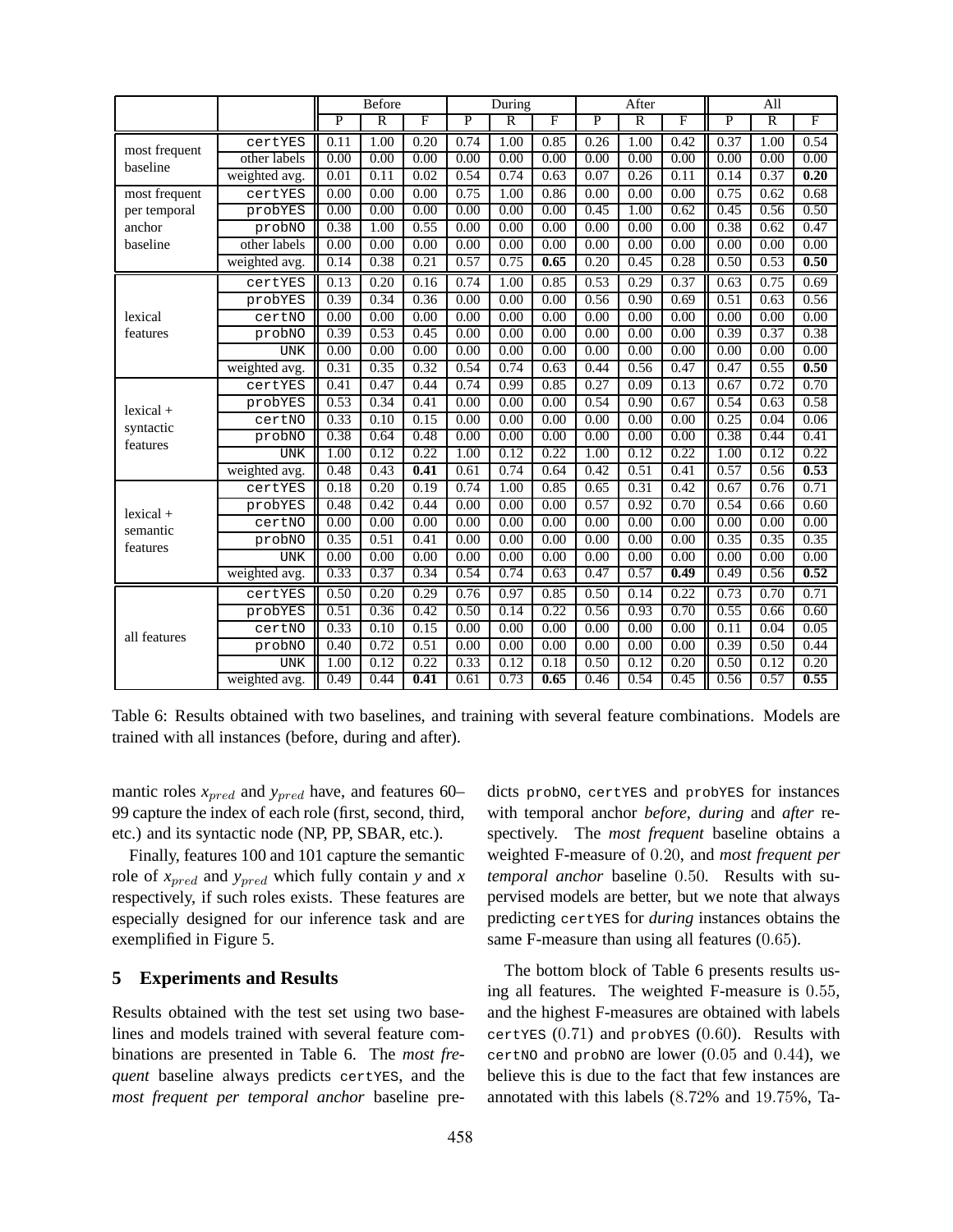ble 3). Results are higher (0.65) with *during* instances than with *before* and *after* instances (0.41 and 0.45). These results are intuitive: certain events such as *press* and *write* require participants to be located where the event occurs only during the event.

#### **5.1 Feature Ablation and Detailed Results**

The weighted F-measure using lexical features is the same than with the *most frequent per temporal anchor* baseline (0.50). F-measures go up with *before* (0.21 vs. 0.32, 52.38%) and *after* (0.28 vs. 0.47, 67.85%) instances, but slightly down with *during* instances (0.65 vs. 0.63, −3.08%).

Complementing lexical features with syntactic and semantic features brings the overall weighted Fmeasure slightly up: 0.53 with syntactic and 0.52 with semantic features  $(+0.03 \text{ and } +0.02, 6\% \text{ and }$ 4%). *Before* instances benefit the most from syntactic features (0.32 vs. 0.41, 28.13%), and *after* instances benefit from semantic features (0.47 vs. 0.49, 4.26%). *During* instances do not benefit from semantic features, and only gain 0.01 F-measure (1.59%) with syntactic features.

Finally, combining lexical, syntactic and semantic features obtains the best overall results (weighted F-measure: 0.55 vs. 0.53 and 0.52, 3.77% and 5.77%). We note, however, that *before* instances do not benefit from including semantic features (same F-measure, 0.41), and the best results for *after* instances are obtained with lexical and semantic features (0.49 vs. 0.45, 8.16%),

# **6 Related Work**

Tools to extract the PropBank semantic roles we infer from have been studied for years (Carreras and Màrquez, 2005; Hajič et al., 2009; Lang and Lapata, 2010). These systems only extract semantic links between predicates and their arguments, not between arguments of predicates. In contrast, this paper complements semantic role representations with spatial knowledge for numbered arguments.

There have been several proposals to extract semantic links not annotated in well-known corpora such as PropBank (Palmer et al., 2005), FrameNet (Baker et al., 1998) or NomBank (Meyers et al., 2004). Gerber and Chai (2010) augment Nom-Bank annotations with additional numbered arguments appearing in the same or previous sentences; posterior work obtained better results for the same task (Gerber and Chai, 2012; Laparra and Rigau, 2013). The SemEval-2010 Task 10: Linking Events and their Participants in Discourse (Ruppenhofer et al., 2009) targeted cross-sentence missing numbered arguments in PropBank and FrameNet. We have previously proposed an unsupervised framework to compose semantic relations out of previously extracted relations (Blanco and Moldovan, 2011; Blanco and Moldovan, 2014a), and a supervised approach to infer additional argument modifiers (ARGM) for verbs in PropBank (Blanco and Moldovan, 2014b). Unlike the current work, these previous efforts (1) improve the semantic representation of verbal and nominal predicates, or (2) infer relations between arguments of the same predicate. None of them target temporally-anchored spatial knowledge or account for uncertainty.

Attaching temporal information to semantic relations is uncommon. In the context of the TAC KBP temporal slot filling track (Garrido et al., 2012; Surdeanu, 2013), relations common in information extraction (e.g., SPOUSE, COUNTRY OF RESIDENCY) are assigned a temporal interval indicating when they hold. The task proved very difficult, and the best system achieved 48% of human performance. Unlike this line of work, the approach presented in this paper starts from semantic role representations, targets temporally-anchored LOCATION relations, and accounts for degrees of uncertainty (certYES / certNO vs. probYES / probNO).

The task of spatial role labeling (Hajič et al., 2009; Kolomiyets et al., 2013) aims at thoroughly representing spatial information with so-called spatial roles, i.e., trajector, landmark, spatial and motion indicators, path, direction, distance, and spatial relations. Unlike us, the task does not consider temporal spans nor certainty. But as the examples throughout this paper show, doing so is useful because (1) spatial information for most objects changes over time, and (2) humans sometimes can only state that an object is *probably* located somewhere. In contrast to this task, we infer temporally-anchored spatial knowledge as humans intuitively understand it, and purposely avoid following any formalism.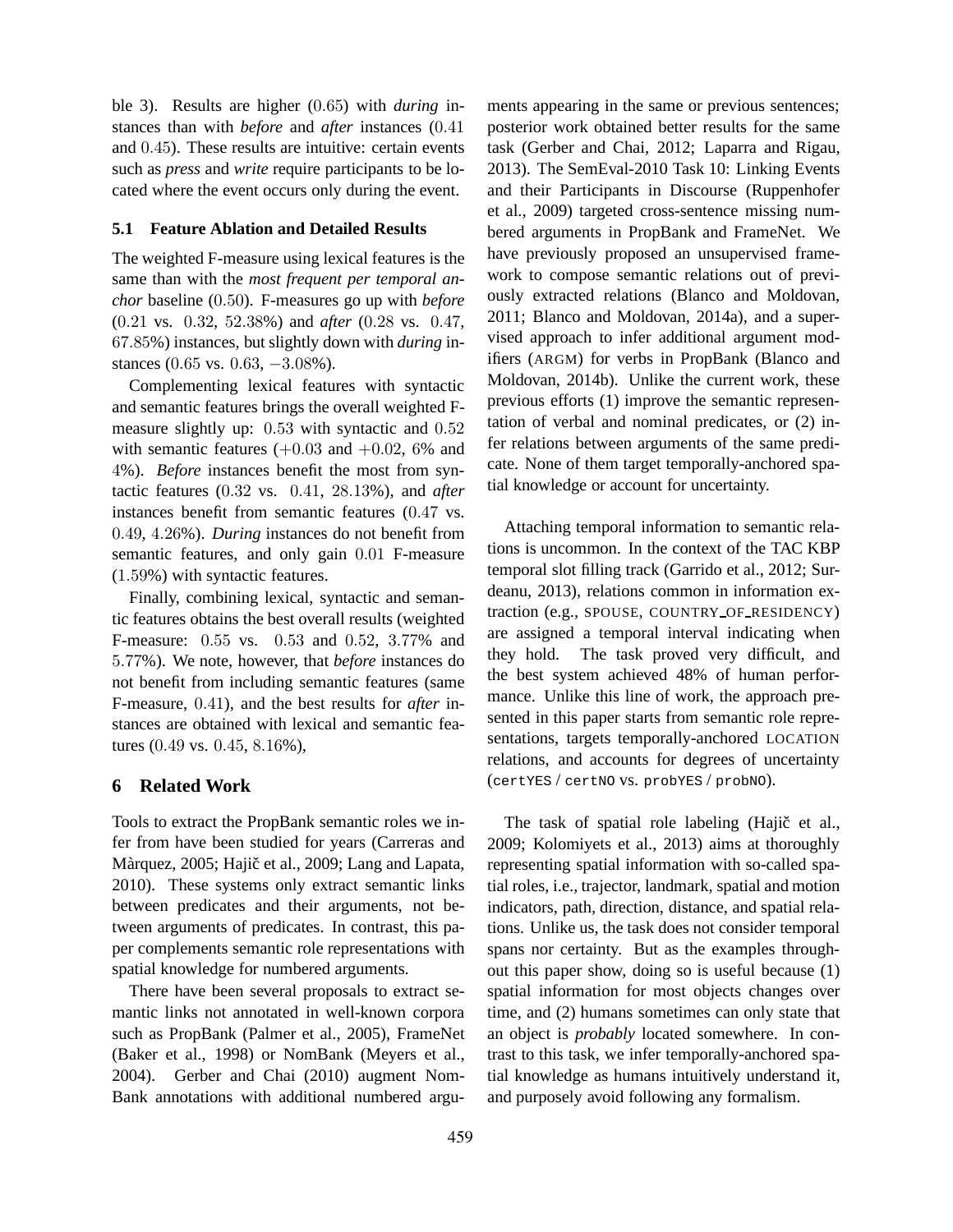# **7 Conclusions**

Semantic roles encode semantic links between a verb and its arguments. Among other role labels, PropBank uses numbered arguments  $(ARG<sub>0</sub>, ARG<sub>1</sub>)$ , etc.) to encode the core arguments of a verb, and ARGM-LOC to encode the location. This paper exploits these numbered arguments and ARGM-LOC in order to infer temporally-anchored spatial knowledge. This knowledge encodes whether a numbered argument *x* is or is not located in a location *y*, and temporally anchors this information with respect to the verb to which *y* attaches.

An annotation effort with 200 sentences from OntoNotes has been presented. First, potential additional spatial knowledge is generated automatically (Algorithm 1). Then, annotators following straightforward guidelines answer questions asking for intuitive spatial information, including uncertainty. The result is annotations with high inter-annotator agreements that encode spatial knowledge as understood by humans when reading text.

Experimental results show that inferring additional spatial knowledge can be done with a modest weighted F-measure of 0.55. Results are higher for certy and probyes  $(0.71 \text{ and } 0.60)$ , the labels that indicate that something is certainly or probably located somewhere. Simple majority baselines provide strong results, but combining lexical, syntactic and semantic features yields the best results (0.50 vs. 0.55). Inferring spatial knowledge for numeric arguments before and after an event occurs is harder than during the event  $(0.41$  and  $0.45$  vs.  $0.65$ ).

The most important conclusion of this work is the fact that given an ARGM-LOC semantic role, temporally-anchored spatial knowledge can be inferred for numbered arguments in the same sentence. Indeed, annotators answered 44% of questions with certYES or certNO, and 50% of questions with probYES or probNO. Another important observation is that spatial knowledge can be inferred from most verbs, not only motion verbs. While it is fairly obvious to infer from *John went to Paris* that he had LOCATION *Paris* after *went* but not before or during, we have shown that verbs such as *incarcerated* (Figure 1) also grant spatial inferences.

# **References**

- Ron Artstein and Massimo Poesio. 2008. Inter-coder agreement for computational linguistics. *Computational Linguistics*, 34(4):555–596, December.
- Collin F. Baker, Charles J. Fillmore, and John B. Lowe. 1998. The Berkeley FrameNet Project. In *Proceedings of the 17th international conference on Computational Linguistics*, Montreal, Canada.
- Eduardo Blanco and Dan Moldovan. 2011. Unsupervised learning of semantic relation composition. In *Proceedings of the 49th Annual Meeting of the Association for Computational Linguistics (ACL 2011)*, pages 1456–1465, Portland, Oregon.
- Eduardo Blanco and Dan Moldovan. 2014a. Composition of semantic relations: Theoretical framework and case study. *ACM Trans. Speech Lang. Process.*, 10(4):17:1–17:36, January.
- Eduardo Blanco and Dan Moldovan. 2014b. Leveraging verb-argument structures to infer semantic relations. In *Proceedings of the 14th Conference of the European Chapter of the Association for Computational Linguistics (EACL 2014)*, pages 145–154, Gothenburg, Sweden.
- Xavier Carreras and Lluís Màrquez. 2005. Introduction to the CoNLL-2005 shared task: semantic role labeling. In *CONLL '05: Proceedings of the Ninth Conference on Computational Natural Language Learning*, pages 152–164.
- J. Cohen. 1960. A Coefficient of Agreement for Nominal Scales. *Educational and Psychological Measurement*, 20(1):37.
- Guillermo Garrido, Anselmo Peñas, Bernardo Cabaleiro, and Álvaro Rodrigo. 2012. Temporally anchored relation extraction. In *Proceedings of the 50th Annual Meeting of the Association for Computational Linguistics: Long Papers - Volume 1*, ACL '12, pages 107– 116.
- Matthew Gerber and Joyce Chai. 2010. Beyond Nom-Bank: A Study of Implicit Arguments for Nominal Predicates. In *Proceedings of the 48th Annual Meeting of the Association for Computational Linguistics*, pages 1583–1592, Uppsala, Sweden, July.
- Matthew Gerber and Joyce Chai. 2012. Semantic role labeling of implicit arguments for nominal predicates. *Computational Linguistics*, 38:755–798, 2012.
- Daniel Gildea and Daniel Jurafsky. 2002. Automatic labeling of semantic roles. *Computational Linguistics*, 28(3):245–288, September.
- Roxana Girju, Adriana Badulescu, and Dan Moldovan. 2006. Automatic discovery of part-whole relations. *Computational Linguistics*, 32(1):83–135, March.
- Jan Hajič, Massimiliano Ciaramita, Richard Johansson, Daisuke Kawahara, Maria Antònia Martí, Lluís